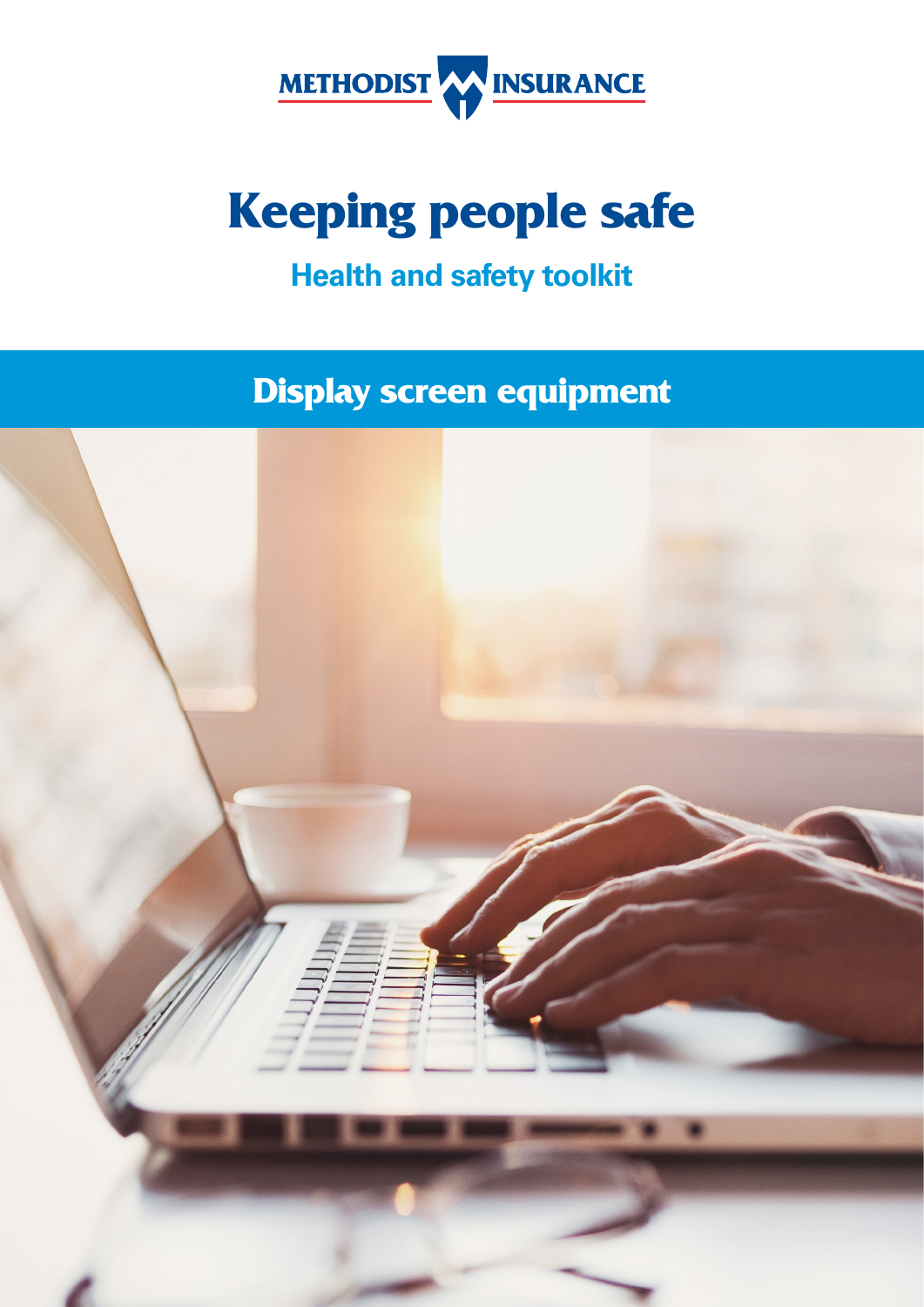## **Display screen equipment**

Typically, display screen equipment (DSE) is any computer, laptop, touchscreen or similar device. Most churches may have very little in the way of this type of equipment. Others, perhaps larger churches, may have offices where computers are commonly used. These days, it is also becoming increasingly common for staff to complete church work using laptops at their own home.

Prolonged use of this equipment has been known to cause ill-health effects. These include fatigue, temporary eyestrain, headaches, backache and cramps. More disabling conditions can also occur in some circumstances.

The likelihood of experiencing these ill-health effects depends on a range of factors. These include the frequency and duration of use of the equipment; the intensity and pace of the work required; and if there are long spells of continuous use. Other factors, such as the amount of discretion a person has over the extent and methods of use can also contribute.

As some of these ill-health conditions can result from poor posture, consideration of the workstation as a whole is important to prevent them. The workstation includes the display screen itself, the keyboard, mouse, disk drive, telephone, modem, printer, desk, chair, document holder, work surface and the immediate work environment around it. In most cases, a few simple adjustments can make users more comfortable and the equipment easier to use.

# **Legal requirements**

Generally, if someone is injured you may need to show that you have met your duty of care.

In addition to this, if you are an employer you must comply with more specifc health and safety law as well. This includes the Health and Safety (Display Screen Equipment) Regulations. These apply where employees (and volunteers if you are an employer) regularly uses DSE as a significant part of their normal work (i.e. daily, generally for continuous periods of an hour or more).

Here, you must:

- complete workstation risk assessments, reviewing these if there is a significant change or they are no longer valid
- implement adequate precautions to reduce any risks based upon the assessments made
- make sure that workstations meet specifed standards
- plan work so that users can take suitable breaks or change their activity as appropriate
- provide eye and eyesight tests on request, and special spectacles if needed
- provide appropriate information and training.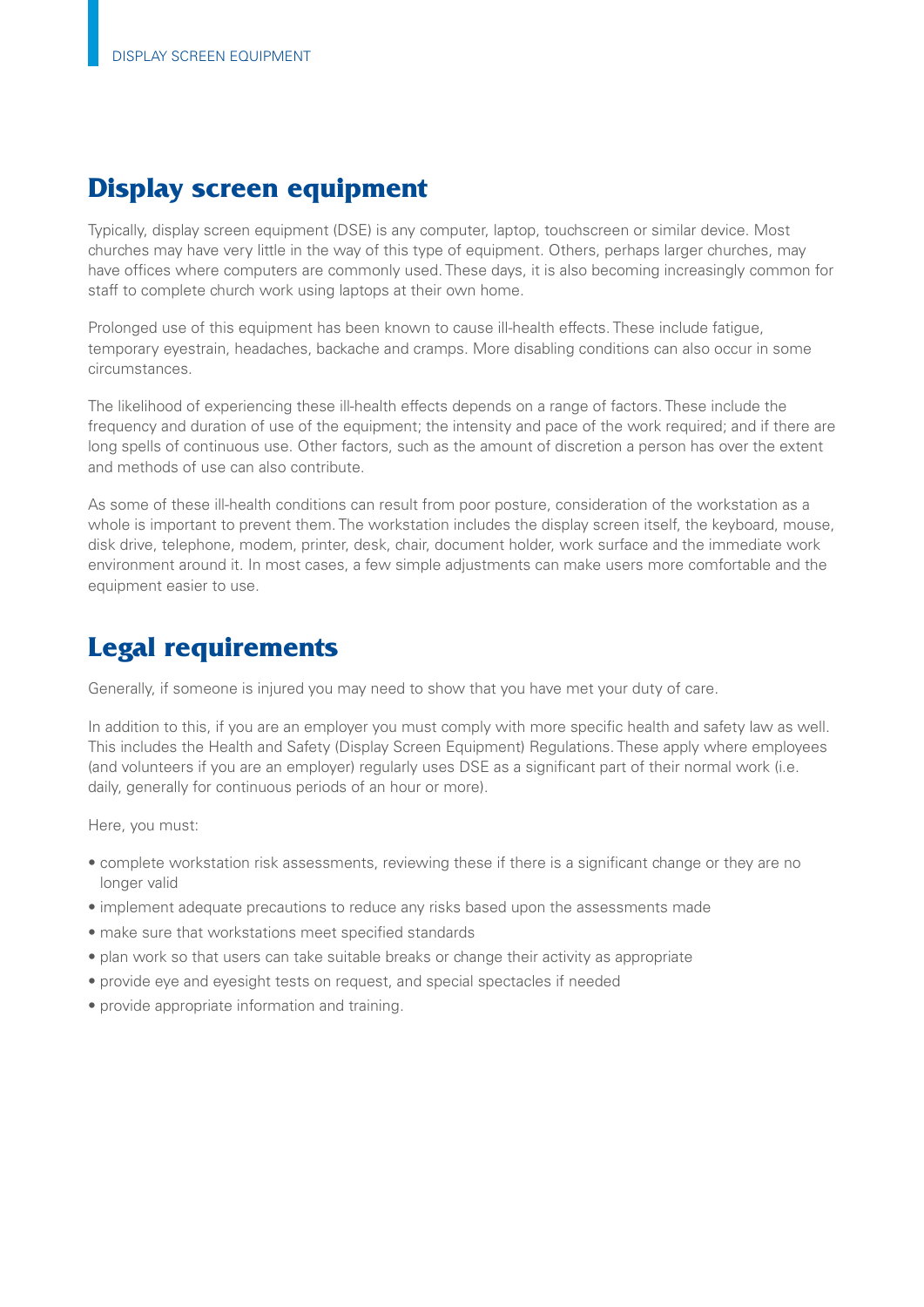## **Hazards to look out for\***

Typical hazards include:

- insufficient leg room or clearance
- lack of space
- incorrectly adjusted chairs or DSE equipment
- using laptops without additional equipment (for example, a separate screen)
- using equipment for a long period of time without a break
- inadequate space on desks
- glare and reflections on the screen
- inadequate lighting
- screens with unstable images, that are unreadable or can't be adjusted
- broken equipment that will no longer adjust properly e.g. keyboards, chairs or footrests
- problems with the software itself or which users do not understand how to use.

## **Precautions you can take\***

Typical precautions include:

- making sure desks have sufficient space for equipment to be set up properly and for people to sit comfortably
- providing blinds at windows
- providing equipment that can be adjusted to suit the user e.g. chairs, tiltable keyboards, height-adjustable screens etc.
- encouraging users to take short, frequent breaks from the screen a good rule of thumb is 5–10 minute breaks or a change in activity every hour
- providing additional accessories for use with laptops (especially if they are used for long periods of time) such as a keyboard or screen
- keeping equipment in good repair, and replacing broken equipment promptly
- providing footrests where feet cannot rest comfortably on the foor
- providing a document holder where signifcant copy-typing is carried out
- checking home workers have an appropriate space at home in which to work
- providing appropriate software along with training and information on how to use it.

\* This list is not exhaustive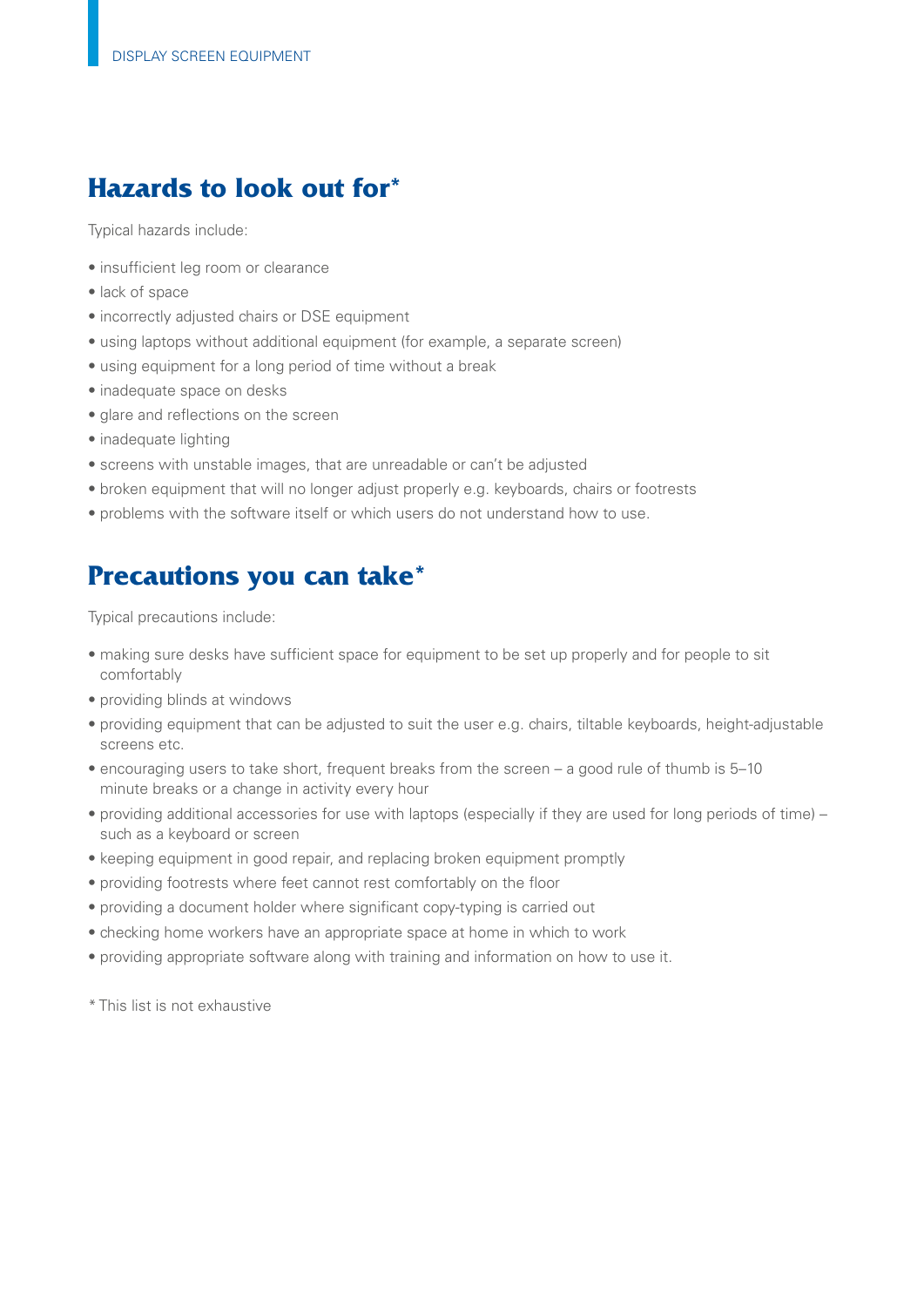## **Making a start**

| Action |                                                                                                 | Guidance                                                                                                                                                                                                                                                                     |
|--------|-------------------------------------------------------------------------------------------------|------------------------------------------------------------------------------------------------------------------------------------------------------------------------------------------------------------------------------------------------------------------------------|
| 1.     | Identify those who might<br>regularly use DSE as a<br>significant part of their<br>normal work. | This may include employees, employees of others and<br>volunteers (where you are an employer). These are referred to<br>as users. It will also include anyone who is self-employed and<br>uses an employer's workstation in this way. These are referred<br>to as operators. |
|        |                                                                                                 | If you are an employer and need to complete formal risk<br>assessments, these may help you identify users and<br>operators. This will be those who:                                                                                                                          |
|        |                                                                                                 | • normally use DSE for continuous or near-continuous spells<br>of an hour or more at a time                                                                                                                                                                                  |

- use DSE in this way more or less daily
- have to transfer information quickly to or from the DSE
- have to apply high levels of attention and concentration
- are highly dependent on DSE or have little choice about using it
- need special training or skills to use the DSE.

Although employers can decide which of their employees are users, some may not want to analyse each job to do so. Here, an option is to simply decide that all staff who have access to DSE will be treated as users. This can save effort and allow resources to be directed at implementing suitable precautions.

In most instances for church work, it will be fairly obvious if a person is a user. In larger churches, it is likely to apply to jobs such as office administrators, and possibly the clergy or vergers. It is highly unlikely a churchwarden would be classed as a user.

If you are unsure, further guidance on working with DSE and identifying users and operators can be found here **<www.hse.gov.uk/pUbns/priced/l26.pdf>**.

 **2. Complete more specifc assessments of workstations provided for users and operators.** 

If you are an employer, you will need to complete these to assess any health and safety risks and identify any precautions that might be required. You will need to look at:

• the whole workstation including any equipment, furniture, and the work environment

- the job being done
- any special needs of individual staff.

Those completing the assessments should be competent to do so.

Continued...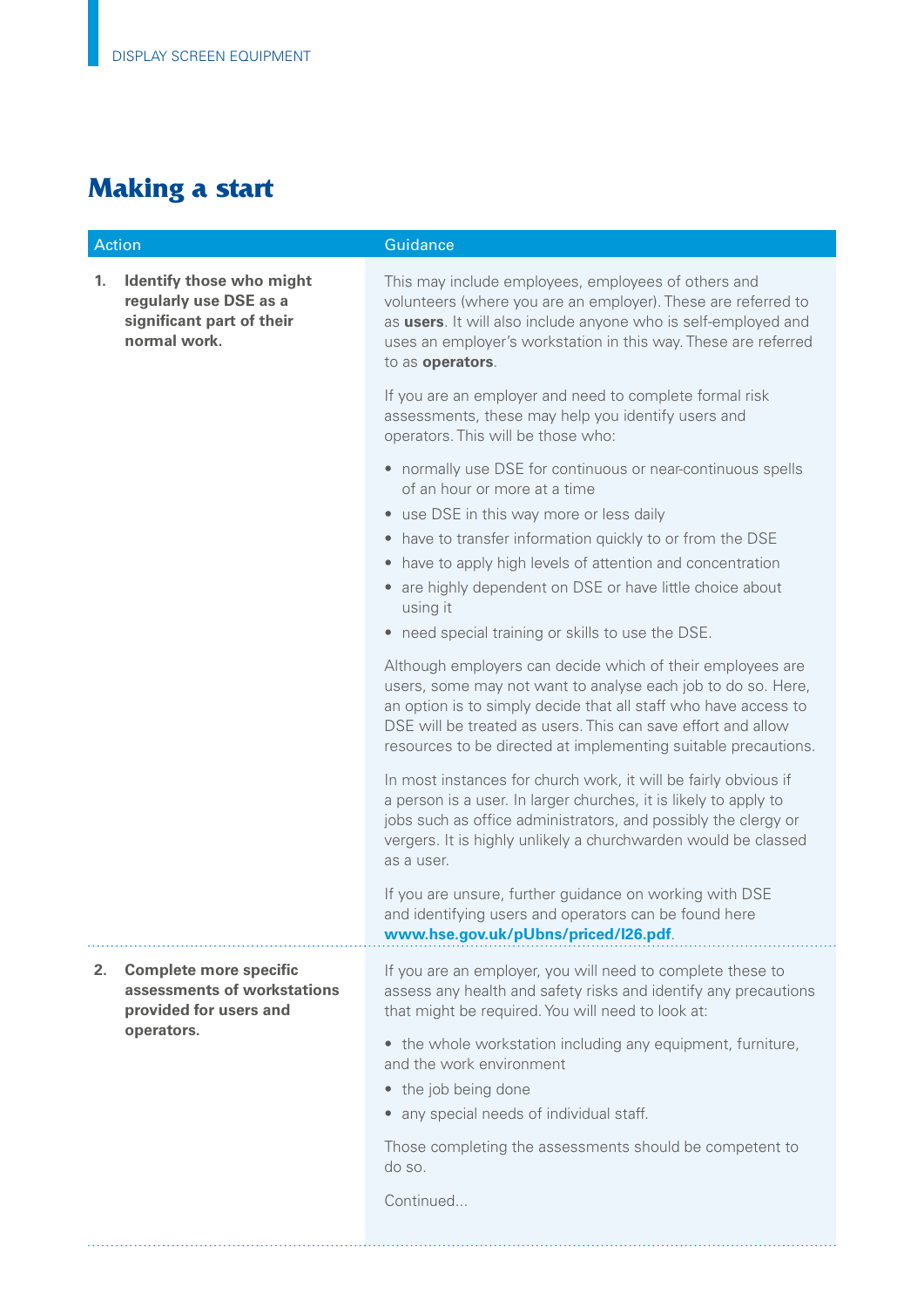| <b>Action</b> |                                                                                                                                  | Guidance                                                                                                                                                                                                                                                                                                                                                |
|---------------|----------------------------------------------------------------------------------------------------------------------------------|---------------------------------------------------------------------------------------------------------------------------------------------------------------------------------------------------------------------------------------------------------------------------------------------------------------------------------------------------------|
|               |                                                                                                                                  | You should make a record of the assessments made. You will<br>also need to communicate the findings to those who need to<br>take appropriate action and to the worker concerned.                                                                                                                                                                        |
|               |                                                                                                                                  | The HSE has produced a simple checklist you can use to<br>help complete the assessments. This is available at:<br>www.hse.gov.uk/pubns/ck1.pdf.                                                                                                                                                                                                         |
| 3.            | <b>Check the precautions you</b><br>have taken are adequate.<br>If they are not, identify any<br>additional ones that are needed | The checklist noted above, identifies a number of things to<br>consider to make sure people can work comfortably and<br>safely.                                                                                                                                                                                                                         |
|               | and who will be responsible for<br>taking them.                                                                                  | Under the DSE Regulations, workstations must meet certain<br>minimum requirements. These are covered in the checklist and<br>includes those relating to:                                                                                                                                                                                                |
|               | <b>Ensure that the precautions</b><br>you have identified are taken<br>and remain effective.                                     | • lighting, contrast, glare and distracting reflections<br>distracting noise<br>$\bullet$<br>leg room and clearances to allow postural changes<br>$\bullet$                                                                                                                                                                                             |
|               |                                                                                                                                  | software<br>$\bullet$<br>the screen<br>• the keyboard<br>the work surface<br>the chair                                                                                                                                                                                                                                                                  |
|               |                                                                                                                                  | the footrest (where one is needed).<br>$\bullet$                                                                                                                                                                                                                                                                                                        |
|               |                                                                                                                                  | You should also plan activities so that users can interrupt<br>prolonged use of DSE with changes of activity. The timing and<br>length of changes in activity or breaks is not set down in law.<br>As such, arrangements will vary depending on a particular<br>situation. Employers are not responsible for providing breaks<br>for the self-employed. |
|               |                                                                                                                                  | Users are the best judge of how effective any precautions are.<br>They should be encouraged to report any discomfort they are<br>experiencing with their workstation. It is worth making a note<br>of any checks made or feedback received.                                                                                                             |
|               |                                                                                                                                  | You should address any problems identified in good time.                                                                                                                                                                                                                                                                                                |
| 4.            | Provide eye tests and any<br>necessary spectacles for DSE<br>work.                                                               | There is no evidence to suggest that DSE work will cause<br>permanent damage to eyes or eyesight. Eye tests are provided<br>to ensure users can comfortably see the screen and work<br>effectively without visual fatigue.                                                                                                                              |
|               |                                                                                                                                  | If a user (or a potential user) requests an eye test, you must<br>arrange for one to be provided. Where the test shows that<br>the user needs glasses specifically for DSE work, you must<br>pay for a basic pair of frames and lenses. Eye tests are not an<br>entitlement for the self-employed.                                                      |
|               |                                                                                                                                  | Users are entitled to further tests if DSE work is considered to<br>cause them visual fatigue and at regular intervals after the first<br>test.                                                                                                                                                                                                         |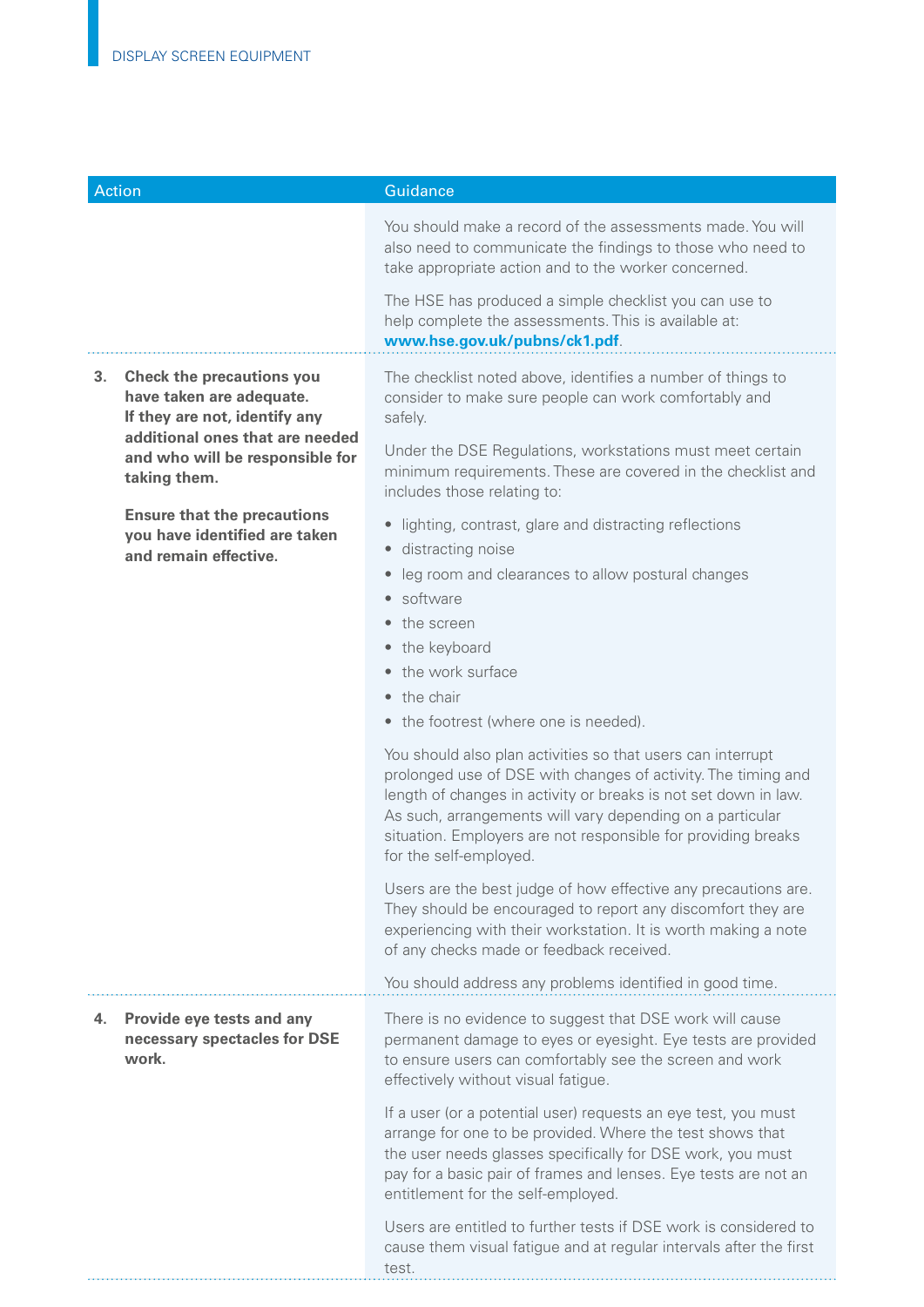| <b>Action</b> |                                                                                                       | Guidance                                                                                                                                                                                                      |
|---------------|-------------------------------------------------------------------------------------------------------|---------------------------------------------------------------------------------------------------------------------------------------------------------------------------------------------------------------|
| 5.            | Ensure that users know how to<br>use DSE safely.                                                      | You must provide adequate information, instruction and<br>training to users to help them identify risks and safe work<br>practices.                                                                           |
|               | Make a note of any information<br>or training that is provided to<br>individuals in these situations. | Broadly, this should consider:<br>• the risks from DSE work and the precautions to be taken                                                                                                                   |
|               |                                                                                                       | how to adjust furniture<br>٠<br>• how to organise work areas to avoid awkward or frequently<br>repeated stretching movements                                                                                  |
|               |                                                                                                       | how to clean the screen and mouse<br>$\bullet$                                                                                                                                                                |
|               |                                                                                                       | • who to contact for help and to report problems or<br>symptoms                                                                                                                                               |
|               |                                                                                                       | • how to use the HSE's DSE checklist if users are going to<br>make their own assessment.                                                                                                                      |
|               |                                                                                                       | You may need to retrain users if you make significant changes<br>to their workstations.                                                                                                                       |
| 6.            | <b>Document your arrangements</b><br>and responsibilities for using<br>DSE.                           | If you have prepared a health and safety policy, record your<br>arrangements as part of it.                                                                                                                   |
|               | Review these where necessary,<br>particularly if you suspect that                                     | You can use our Church Health and Safety Policy template if<br>you haven't done this and need one to comply with health and<br>safety law.                                                                    |
|               | they are no longer valid.<br>Keep the notes you have made<br>in the steps above.                      | You may also need to keep simple records of the checks you<br>have made and actions you have taken for certain periods of<br>time. Further information is available at: www.hse.gov.uk/<br>msd/dse/index.htm. |